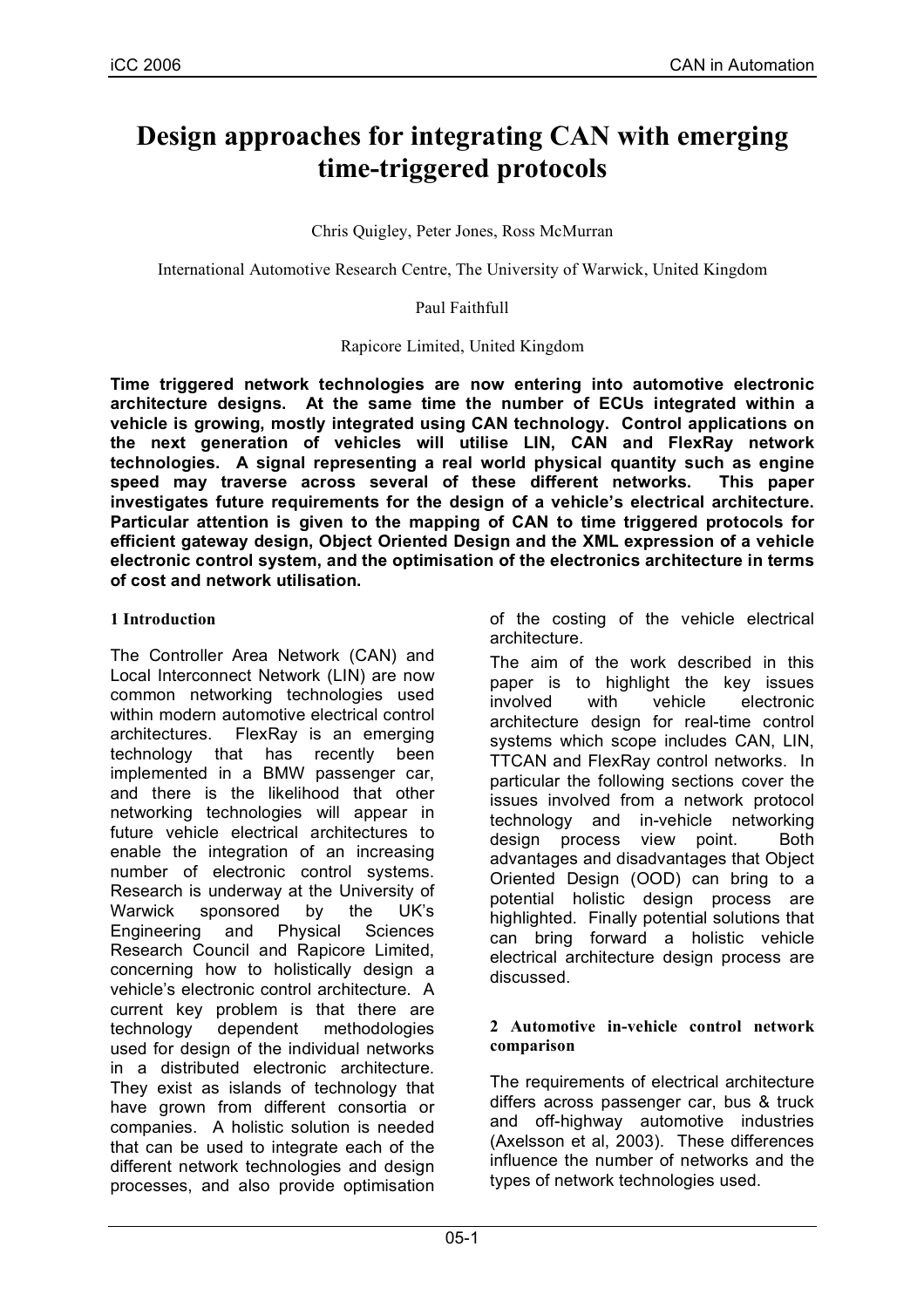|                      |                                            | Basic Cycle                                |                                                   |                                            |
|----------------------|--------------------------------------------|--------------------------------------------|---------------------------------------------------|--------------------------------------------|
| Reference<br>Message | <b>Exclusive</b><br>Window<br>Msg A        | <b>Exclusive</b><br>Window<br><b>Msg B</b> | <b>Exclusive</b><br><b>Window</b><br><b>Msg D</b> | <b>Exclusive</b><br><b>Window</b><br>Msg E |
| Reference<br>Message | <b>Exclusive</b><br><b>Window</b><br>Msg A | <b>Exclusive</b><br>Window<br>Msg C        | Arbitration<br>Window                             | <b>Free Window</b>                         |
| Reference<br>Message | <b>Exclusive</b><br><b>Window</b><br>Msg A | <b>Exclusive</b><br>Window<br><b>Msg B</b> | <b>Exclusive</b><br><b>Window</b><br><b>Msg D</b> | <b>Exclusive</b><br><b>Window</b><br>Msg E |
| Reference<br>Message | <b>Exclusive</b><br><b>Window</b><br>Msg A | <b>Exclusive</b><br><b>Window</b><br>Msg C | <b>Arbitration</b><br>Window                      | <b>Free Window</b>                         |

 $\mathbf{r}$   $\alpha$   $\alpha$ 

**Figure 1: An example of the Communication Matrix of a Time Triggered Network communication (in this case TTCAN)**

# **2.1 Controller Area Network (CAN)**

CAN was developed by Robert Bosch GmbH in the 1990s (CAN Specification Version 2.0; 1991) and has become the most prominent open standard network protocol across the world's automotive industry. The Controller Area Network is standardised under ISO-11898. The main characteristics of CAN are event based communication, 11 or 29 bit identifiers, bus access is CSMA/CD with Non-Destructive Bitwise Arbitration, and retransmission of messages that lose arbitration.

# **2.2 Time Triggered CAN (TTCAN)**

The CAN standard ISO11898 has been extended under ISO-11898 part 4 to Time Triggered CAN (TTCAN) to address the determinism problems of CAN and therefore make it more applicable to safety critical applications. The main characteristics of TTCAN is that bus access is controlled via a Time Division Multiplexed Access (TDMA) like method using a regularly repeating cycle of time called the *Basic Cycle* (see figure 1). The *Basic Cycle* is divided into a fixed number of time windows (i.e. fixed at design time) which can be a mixture of any one of four types; *Reference Message*, *Exclusive Window*, *Arbitration Window* and *Free*

*Window*. This is sent by the time master control unit (global time master) and controls the timing of the Basic Cycle (Hartwich et al, 2000). It is currently available for commercial exploitation using automotive qualified silicon, effectively doubling the usable bandwidth of CAN (Pope et al; 2005). However, there are to date no commercial automotive applications.

# **2.3 Local Interconnect Network (LIN)**

The Local Interconnect Network has been proposed for intelligent automotive sensor and actuator applications such as switches and motors (Wense; 2000). Revisions 1.2 and 1.3 are implemented in some vehicles and v2.0 has been developed to allow enhanced diagnostics and pseudo-plug and play sensor applications. LIN is a simple protocol whose specification has been aimed at low-end microcontrollers that have a USART peripheral. Many body control functions are often simple digital on/off operations such as activating lights, wipers, windows etc. These are considered soft requirement real time systems that do not necessarily need the level of response that can be provided by CAN. Such systems are typically integrated into the vehicle electronic architecture via a LIN to CAN gateway.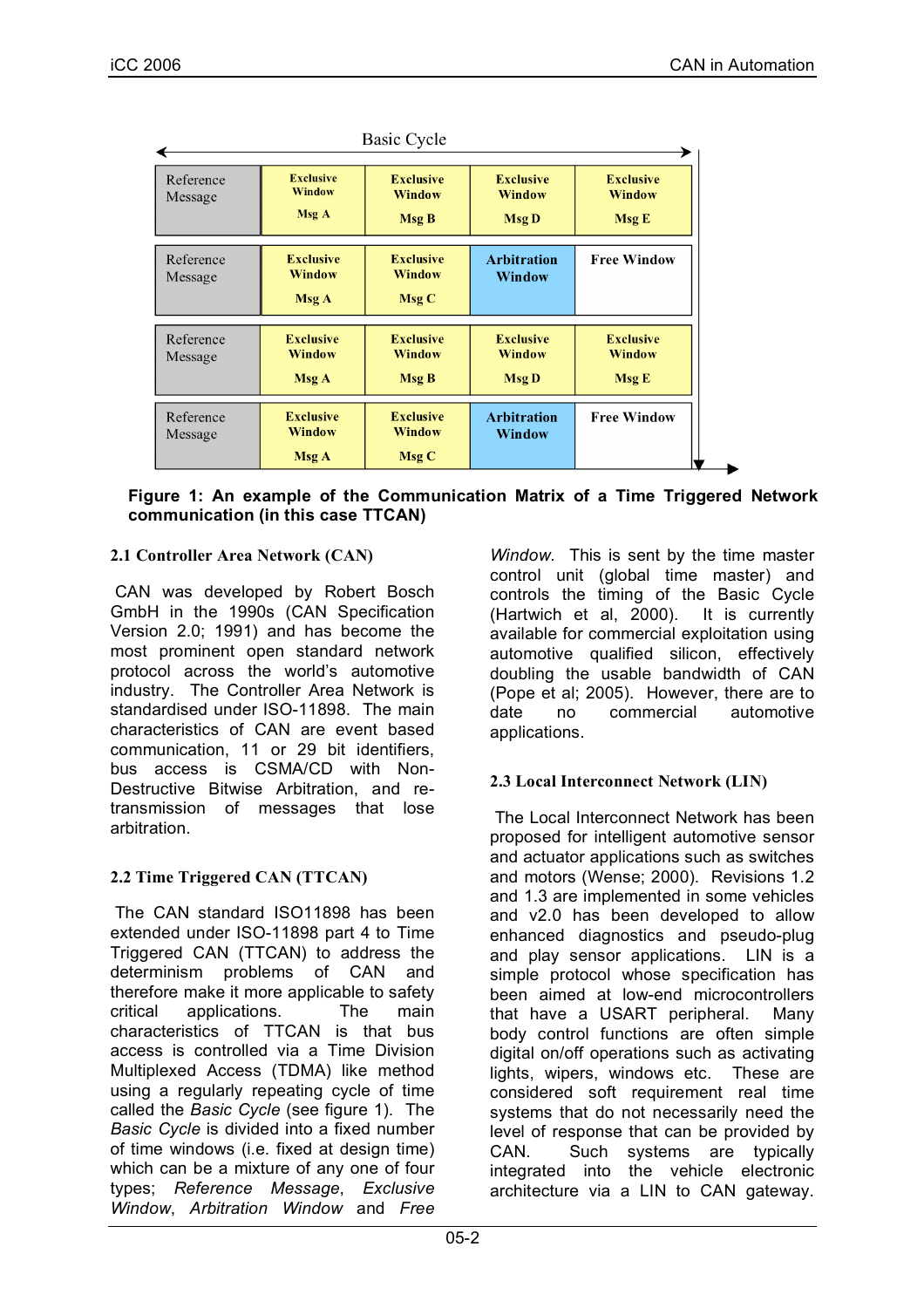The main features of LIN are that it is limited to 20Kbaud and allows transfer of up to 8 bytes of information at a time. A deviation from the LIN consortium's main LIN protocol is SAE J2602 which is a variant of LIN 2.0 and is fixed to 10.4 Kbaud for compatability with the legacy SAE J1850 protocol used by US manufacturers.

# **2.4 Flex ray**

**methodology**

TTP/C (Time Triggered Protocol for Class C networks) and Byteflight were the first networking technologies proposed to satisfy the requirements of a future high speed control network with safety features suitable for drive-by-wire. These were proprietary technologies and therefore work on an open industry standard commenced. FlexRay development commenced in 1999 as an alternative to TTP/C and Byteflight technologies, and as a step change in the data throughput provided by CAN. The FlexRay consortium was launched in the year 2000 to develop the FlexRay specifications and market. It consisted of core members BMW, DaimlerChrysler, FreeScale (previously called Motorola), Philips Semiconductors, Robert Bosch and Decomsys. The FlexRay concept was introduced in 2001 (Berwanger at al, 2001). The aim of FlexRay is to complement CAN in higher bandwidth and integrity applications and is now at revision 2.1. This has a maximum network bit rate of 10Mbit/s. Since CAN is typically not used at a rate above 500 Kbit/s, FlexRay therefore provides up to 20 times more data throughput per channel. FlexRay also utilises the concept of a Communication Matrix in a similar way to that used in TTCAN and shown in figure 1.

# **2.5 Network technology discussion**

Table 1 compares each of the network technologies described in this section. It can be seen that all of the protocols except CAN have some mode of deterministic operation specified in the protocol by being TDMA.

## **3 In-vehicle network design processes comparison**

# **3.1 Non-deterministic approach**

The design of in-vehicle networked based systems has evolved over the last twenty years. Originally, early protocols such as J1850, Seriplex, VAN and CAN were developed under a process in which the message transmission from ECUs was designed with little regard to the underlying bus technology characteristics. In the case of CAN, the protocol itself was relied upon to schedule the message transmission effectively.

For most of the 1990s, this type of process was followed by most vehicle manufacturers for the development of CAN based systems. It is still followed to some degree by many for CAN based systems even today. However, it created a number of problems during systems integration such as non-deterministic message delays and bus loading. It is a well known feature of CSMA-CD (Carrier Sense, Multiple Access, Collision Detection) type networks such as CAN that they can operate with reasonably predictable message latency up to about 40% bus loading. An excursion beyond this leads to great variability in the latency for lower priority messages.

#### **3.2 Pseudo-deterministic approach**

|                               | CAN      | <b>TTCAN</b>                                                                      | FlexRay                                                           | LIN                                                                            |
|-------------------------------|----------|-----------------------------------------------------------------------------------|-------------------------------------------------------------------|--------------------------------------------------------------------------------|
| Network Access<br>Methodology | Event    | <b>TDMA</b>                                                                       | <b>TDMA</b>                                                       | <b>TDMA</b>                                                                    |
| Message<br>Latency            | Variable | Deterministic for Exclusive<br>Variable<br>windows.<br>for<br>Arbitration windows | Static<br>Deterministic for<br>Slot.<br>Variable for Dynamic Slot | for<br>Deterministic<br>Unconditional<br>only.<br>frames<br>variable otherwise |

**Table 1: Comparison of major automotive network protocols and network access**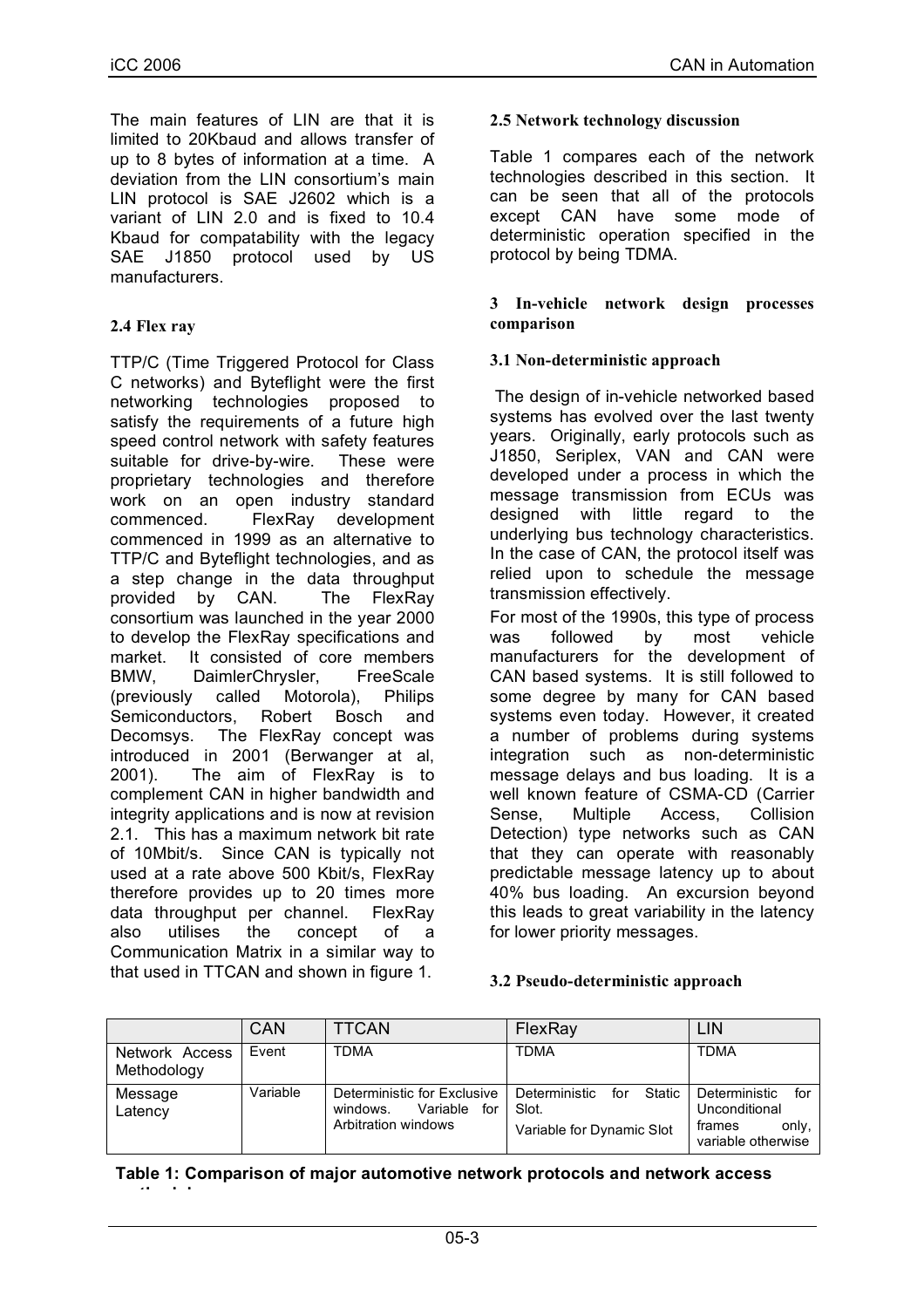A solution to the bus loading problem of the Non-Deterministic approach was developed in Volvo (Tindell, 1994) that could determine the worst case message latency by assigning higher priority (or periodicity) signals to higher priority CAN messages. Lower priority (or periodicity signals such as those that are event triggered) signals are assigned to lower priority CAN messages. The result of this was that the CAN bus was able to run at a higher loading, with the worst case latency known at design time of CAN messages and therefore design tradeoffs were able to be made to ensure acceptable latency.

This is a Pseudo-Deterministic Approach since the determinism is defined as a worst case latency and is the process that has been implemented in the Volcano tools (Rajnak and Ramnefors; 2002). The key principles of this CAN design process are based on a Publisher-Subscriber model (Navet et al; 2005). This methodology improves the procedure of traditional CAN bus development using a Non-Deterministic methodology, since it allows the OEM to deal much better with multiple system suppliers.

# **3.3 Deterministic approach**

Pseudo-Deterministic Approaches for CAN and work by Kopetz on the Time Triggered Protocol (TTP) (Kopetz and Thurner, 1998) has led the way to the improved Deterministic Approach to design for time triggered protocols. Time triggered protocols are deterministic in their nature and their associated design

process deals with the systems integration issues much better as they allow the designer to easily conceptualise the communications timing and map signals and messages across different buses. They are also good for dealing with the problem of multiple suppliers in the same way as Pseudo-Deterministic approaches.

# **3.4 In-vehicle network design process discussion**

A comparison of Non-Deterministic, Pseudo-Deterministic and Deterministic invehicle network design processes is shown in table 2. Pseudo Deterministic and Deterministic approaches allow the systems from the Suppliers and the OEMs to be integrated easier. The final result of the approaches is a communications schedule that should not show problems during system integration and vehicle testing that are caused by message or signal latency problems.

A significant problem with Time Triggered design approaches is that time triggered protocols such as LIN and FlexRay buses need to interface with the CAN protocol since it is the most commonly used for powertrain, chassis and body control. Since CAN is a less deterministic protocol when compared to time triggered protocols, the design of a gateway between CAN to either LIN or FlexRay is not so straightforward. A solution can be to visualise the CAN communication also as a communication matrix in a similar way as with the time triggered protocols.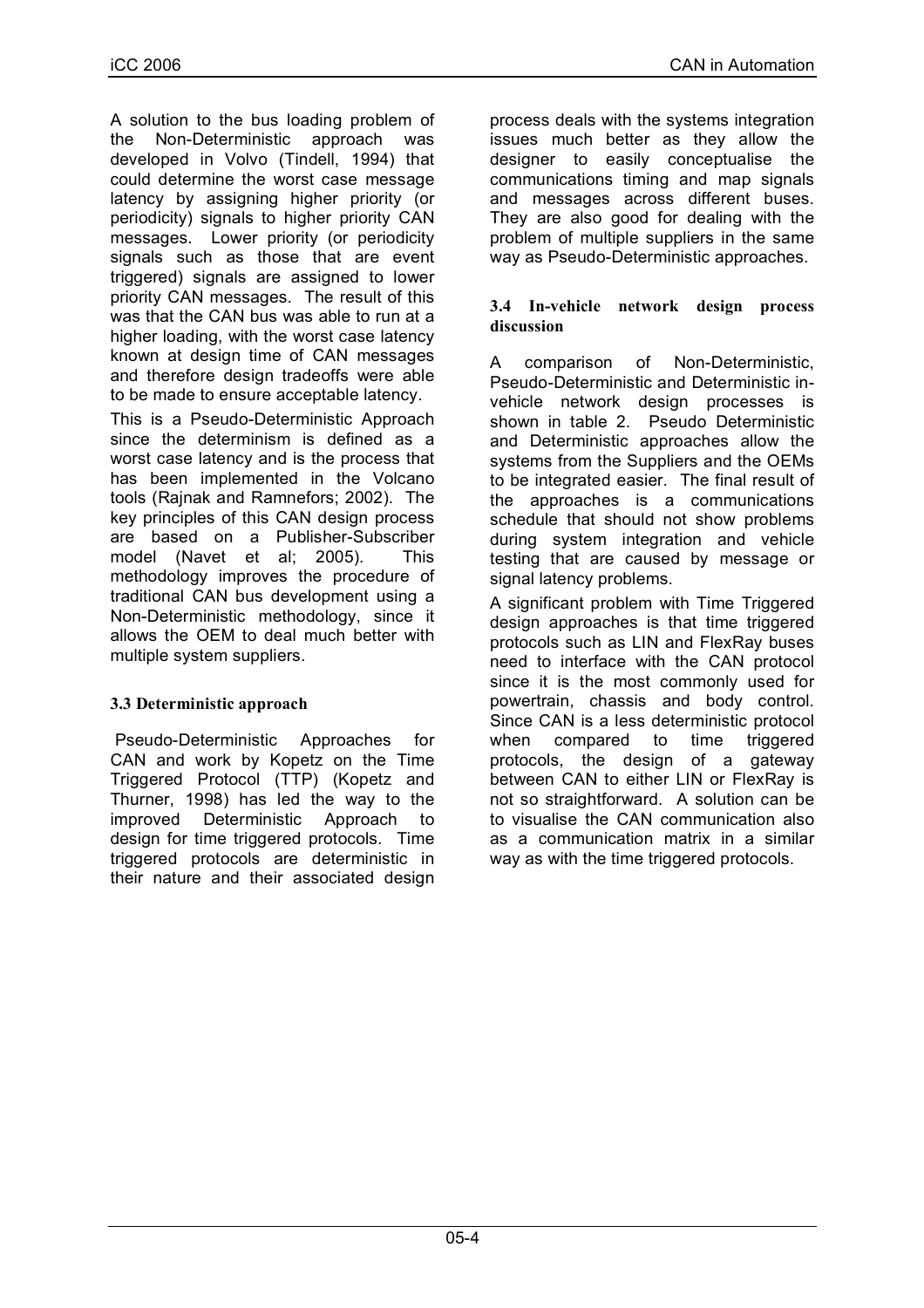|                                       | Non-Deterministic                                                                                                                                                                                                                                                                             | Pseudo-Deterministic                                                                                                                                                                                                                                                                                                                                               | Deterministic                                                                                                                                                                                                                                                                                                                                                                                        |
|---------------------------------------|-----------------------------------------------------------------------------------------------------------------------------------------------------------------------------------------------------------------------------------------------------------------------------------------------|--------------------------------------------------------------------------------------------------------------------------------------------------------------------------------------------------------------------------------------------------------------------------------------------------------------------------------------------------------------------|------------------------------------------------------------------------------------------------------------------------------------------------------------------------------------------------------------------------------------------------------------------------------------------------------------------------------------------------------------------------------------------------------|
| Industry<br>Standardardisation        | Proprietary, not industry<br>standard                                                                                                                                                                                                                                                         | Proprietary, not industry<br>standard                                                                                                                                                                                                                                                                                                                              | Proprietary, not industry<br>standard                                                                                                                                                                                                                                                                                                                                                                |
| <b>Network</b><br>Conceptual<br>Owner | Conceptually<br>one<br>no<br>the<br>company<br>owns<br>network, it is simply a<br>communication medium                                                                                                                                                                                        | Network owner is vehicle<br><b>OEM</b>                                                                                                                                                                                                                                                                                                                             | Network owner is vehicle<br>OEM (except in the case<br>of LIN, it might be a 1 <sup>st</sup><br>tier supplier e.g. seats).                                                                                                                                                                                                                                                                           |
| <b>Approach Openess</b>               | Yes                                                                                                                                                                                                                                                                                           | <b>Proprietary Vendors</b>                                                                                                                                                                                                                                                                                                                                         | <b>Proprietary Vendors</b>                                                                                                                                                                                                                                                                                                                                                                           |
| Schedule Design                       | Messages and signals<br>assigned by OEMs and<br>suppliers together,<br>the<br>CAN protocol itself is left<br>to sort out the scheduling<br>of transmission.<br>Bus<br>loading<br>kept<br>conservatively<br>to<br>low<br>that<br>message<br>ensure<br>latency problems are not<br>significant. | OEM design signals and<br>their periodicity with the<br>advice<br>of<br>suppliers.<br>Signals are assigned to<br>automatically<br>messages,<br>software<br>tool.<br>by<br>a<br>Suppliers receive network<br>specification<br>and/or<br>software kernel from OEM,<br>which includes description<br>of messages, schedule,<br>assignment<br>signal<br>to<br>messages | OEM design signals &<br>their periodicity with the<br>advice<br>of<br>suppliers.<br>Signals are assigned to<br>messages, manually and<br>automatically<br>bv<br>a<br>design tool. They are<br>assigned to messages<br>the<br>with<br>appropriate<br>Supplier's<br>periodicity.<br>ECU<br>signals<br>and<br>messages are precisely<br>assigned to specific slots<br>of the communication<br>schedule. |
| Problems                              | loading<br>Bus<br>and<br>inefficiency                                                                                                                                                                                                                                                         | Limited to CAN                                                                                                                                                                                                                                                                                                                                                     | Does not integrate CAN                                                                                                                                                                                                                                                                                                                                                                               |
|                                       | Proprietary solution                                                                                                                                                                                                                                                                          | Proprietary solution                                                                                                                                                                                                                                                                                                                                               | Proprietary solution                                                                                                                                                                                                                                                                                                                                                                                 |

**Table 2: Comparison of automotive network design methodologies**

# **4 Object oriented design (OOD)**

Object Oriented Design processes are now starting to be used for the design of automotive electrical architectures. It has been noted that OOD methods have been slow to be adopted within the automotive industry (Axelsson, 1999), possibly due to it not being well understood or seen as appropriate to real-time systems. Reduced silicon costs (e.g. esp. ROM/RAM) and the emergence of better OOD tools utilising the Unified Modelling Language (UML), now mean that significant adoption is taking place. AUTOSAR (Automotive Open System Architecture) is a consortium responsible for the design of embedded software components that abstract the application software away from the microcontroller and ECU hardware. The specifications of AUTOSAR are currently being developed with OOD very much in mind.

One system safety design project (Johannessen and Torin; 2003), proposed a design process for drive-by-wire systems which had the following system partitioning procedure, regardless of network technology used:

- Functional failure analysis leads to system safety requirements
- Network nodes are added at locations of sensors and actuators. This leads to the design of a non-redundant architecture
- Finally the appropriate redundancy is added.

This approach to design is logical, but would currently only commercially work for an enclosed system (e.g. steer-by-wire). Currently network nodes are not necessarily placed at the location of sensors and actuators. For practical reasons of cost and packaging, the more typical situation is to have a centralised control ECU for a system (e.g. ABS system will have one ECU with one wheel speed sensor located at each of the wheels).

# **5 Discussion of potential solutions**

The previous sections have discussed automotive networking technologies and design processes that are used for the integration of automotive electronic systems using such technologies. Issues with automotive networks and their design process have been highlighted. This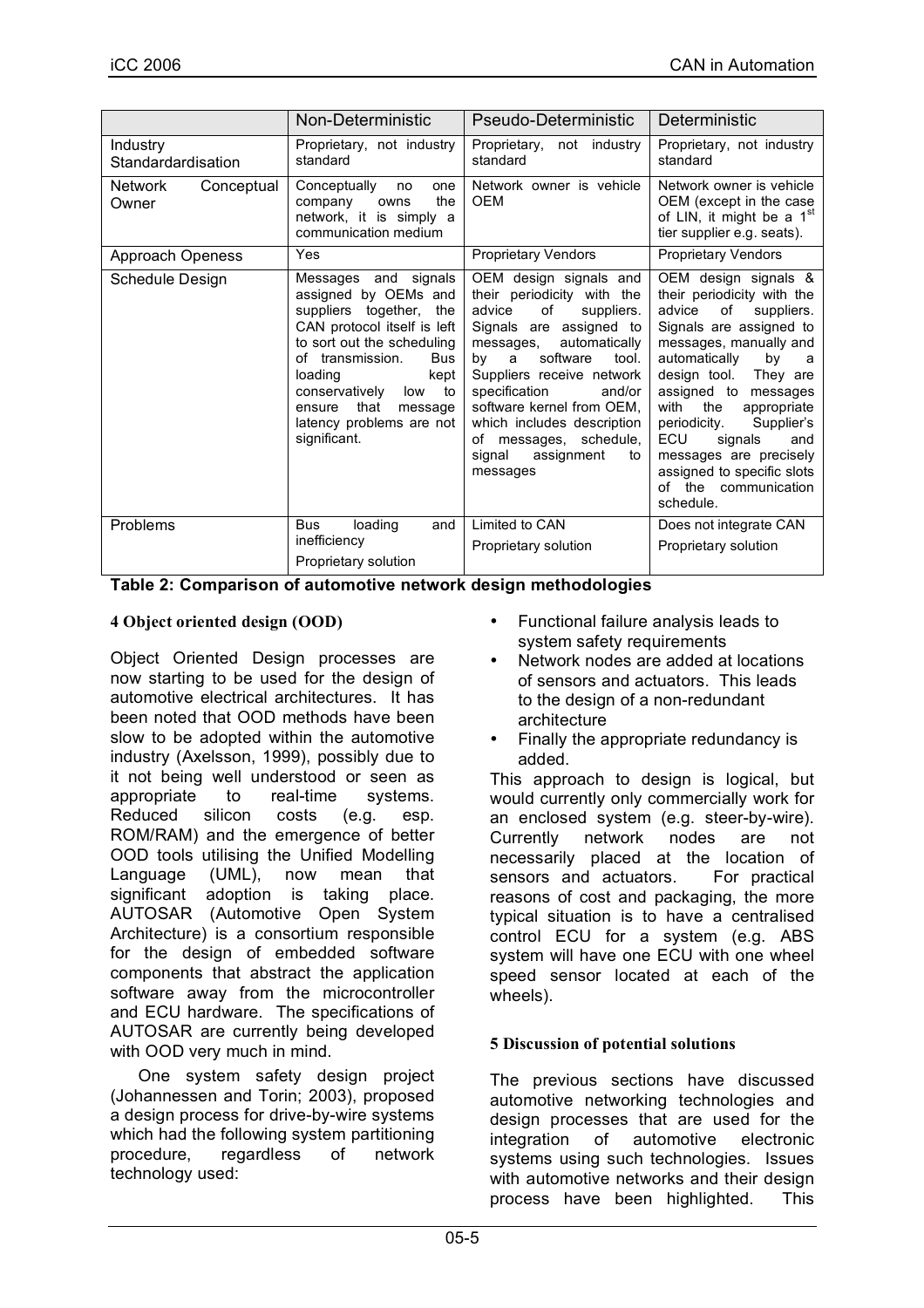section will discuss some possible solutions to some of the issues raised.

## **5.1 Data visualisation and mapping between network technologies**

The time triggered design process works by visualising the message schedule as a Communication Matrix of *n* columns (called Windows or Slots) by *m* rows (or Cycles). This way it makes it easy to conceptualise the timings of the different messages and work out how they can be mapped between different networks and network types. TTCAN and FlexRay are already represented in terms of such a Communication Matrix. However, LIN and CAN protocols are not naturally designed or visualised in this way. Figure 2 shows the concept of a LIN Communication Matrix as introduced in the LIN-Plan tool produced by TTTech AG, and how it is unravelled to the traditional LIN schedule that is contained within the LIN specifications. Use of this method allows LIN to fit better into the TT design process. CAN is not a deterministic protocol in the same sense as protocols such as LIN, TTCAN and FlexRay. The latency for a particular CAN message transmission is non-deterministic since its latency is dependent upon the other messages that could be transmitted on the CAN bus. However, methods by Tindell (Tindell et al, 1994) can calculate the worst case latency of CAN message transfer. Therefore this may be used to map CAN data for transfer to LIN or FlexRay. Providing that the maximum possible message transfer time is less than the message period, then the bus is not overloaded and the message will not miss its deadline.

# **5.2 Data encapsulation of signals and data exchange formats**

Data encapsulation is a feature of Object Oriented Design that categorises data into Private, Public and Protected, which determines whether they are available to all classes, sub-classes or only the defining class. In the context of vehicle electronic system design, the requirement is that the class could represent an ECU or a network / sub-bus. Therefore it may

be desirable to have a network signal within a LIN seat (e.g. motor current) as Private data since it is not required outside of the seat cluster. However, another network signal originating within the same cluster may be required outside LIN seat (e.g. seat position) and provided externally of the LIN seat via a LIN to CAN gateway. Therefore such a signal would be Public data.

There are now a number of file formats for data exchange that support the description of network data from the vehicle platform down to the signals representing physical quantities such as motor current and seat position. However some of these are more able for the purpose than others. CANdb / CANdb++ are proprietary file formats that have become accepted as defacto standards and are examples of file format that allow numerous signals to have the same name and be assigned to different messages, even if the signal properties are different. This can create confusion if these signals are not representing the same physical property. The LIN Description File (LDF) (LIN Consortium, 2003) is an example of a file format that only allows unique naming of signals and is an improved approach. A signal is Published By or Subscribed By a LIN Node, and its properties (e.g. Length, Scaling, Offset, Units) remain consistent throughout the LIN network. A signal is referenced by a message, start bit within the message is therefore the property of the message and not the signal. However, LDF has been designed for data exchange on a single LIN network and is therefore not appropriate for the purpose of exchange of multiple LIN network data or onto other network protocols. Only the forthcoming AUTOSAR and ASAM driven FIBEX methodologies (ASAM; 2005) suit the final requirements of Object Oriented Design, however a full comparison of the capabilities of the two has not been published to the authors' knowledge. AUTOSAR is aimed at describing the ECU internally and the vehicle architecture, whereas FIBEX is focused on in-vehicle network data exchange. However FIBEX is very good at stating consistent terminology for the description of components in a distributed automotive electronic control system.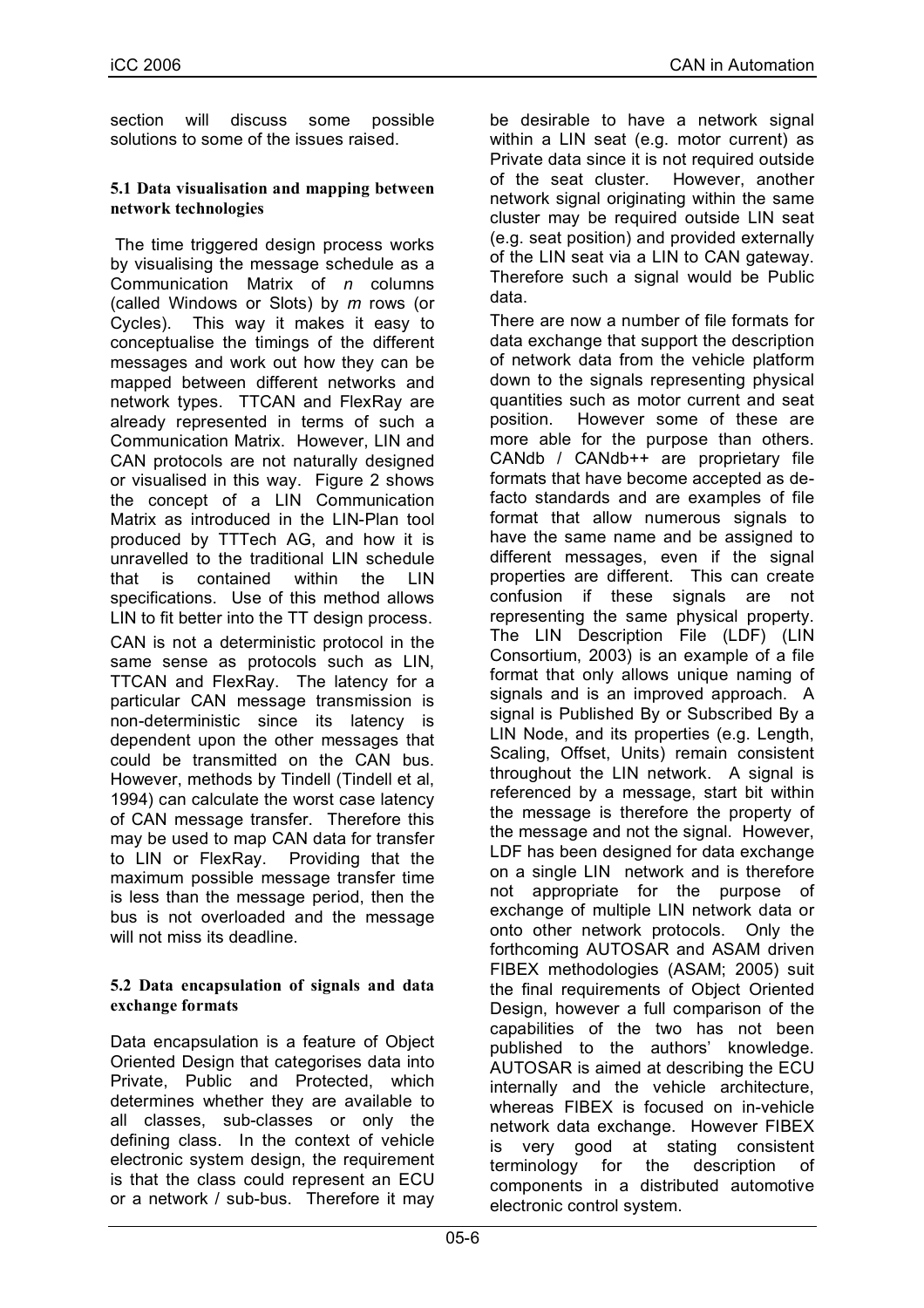From an Object Oriented Design viewpoint, a Public signal generated from a sensor on a LIN bus, should keep the same name if it is transferred via a gateway to CAN and FlexRay. A signal should have the same name across all networks and I/O ports if it represents the same physical quantity and therefore its scaling has not changed.

# **5.3 Costing and models**

The use of in-vehicle networking reduces use of redundant sensors. The wiring harness is one of the most expensive components in a modern vehicle after the engine. FlexRay implementation leads to increased nodal cost. Nodal costs are a function of software stack and hardware features. The software stack impacts costs via ROM, RAM and CPU utilisation. These properties are each a function of the number of Signals, Messages, Schedules and Network Nodes. The hardware impacts costs via choice of physical layer, oscillator and power regulator. The BMW X5 is the first production car to implement FlexRay. Although the nodal costs of FlexRay are higher, an interesting reason for choosing FlexRay, is that it can replace several CAN buses thus reducing wiring, connectors, gateways and reduce system partitioning effort (Berwanger et al; 2005). The vehicle electronic system architecture and its costing is extremely complicated and is a function of component features such as connector size, wiring harness size and routing, ECU costing (including embedded software costs), sensor costing, system redundancy provision and development tool costs.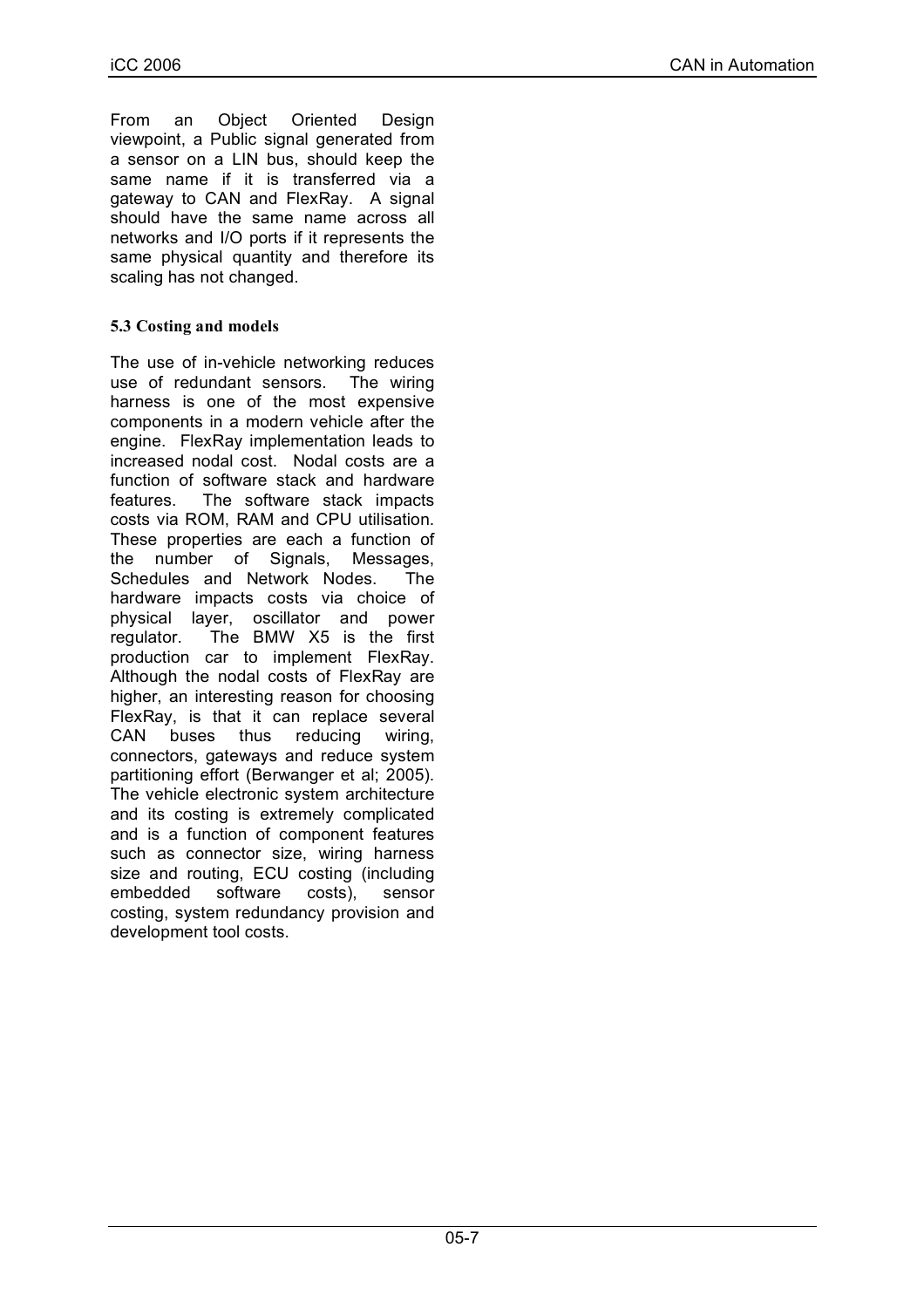| <b>LIN Matrix</b>             |                        |                          |                                     |  |  |
|-------------------------------|------------------------|--------------------------|-------------------------------------|--|--|
| Message A                     | Message B              | Message D                | Message E                           |  |  |
| Message A                     | Message C              | Message D                | Free                                |  |  |
| Message A                     | Message B              | Message D                | Free                                |  |  |
| Message A                     | Message C<br>Message D |                          | Free                                |  |  |
| Unravelled LIN Matrix         |                        |                          |                                     |  |  |
| B<br>E<br>$\overline{A}$<br>D | $\mathsf{C}$<br>D<br>A | B<br>D<br>$\overline{A}$ | $\mathsf{C}$<br>D<br>$\overline{A}$ |  |  |
| <b>Resultant LIN Schedule</b> |                        |                          |                                     |  |  |
| B<br>E<br>D<br>$\mathsf{A}$   | $\mathsf{C}$<br>D<br>A | B<br>D<br>$\mathsf{A}$   | $\mathsf{C}$<br>D<br>$\overline{A}$ |  |  |
|                               |                        |                          |                                     |  |  |

**Figure 2: LIN Matrix Based Design and the Resultant LIN Schedule, i.e. Message D has a delay time twice that of the other messages, since it is followed by a free window. The Result LIN Schedule conforms to the LIN specifications**

# **6 Conclusion**

A holistic signals oriented design process which can support the needs of both timetriggered (e.g. LIN and FlexRay) and nontime time triggered protocols (e.g. CAN) is needed. Object Oriented Design is a good approach for designing at an architectural rather than bus level. It is an approach that is compatible with AUTOSAR based embedded software designs. AUTOSAR itself will allow easier changing of embedded software component suppliers and network protocols used by ECU suppliers. Although AUTOSAR does provide definition of network protocol embedded software components, there are a number of related issues that require a solution, and therefore improve the vehicle electrical design process.

The CAN protocol does not fit easily into the Time Triggered design process but proposals have been made that suggest it is better to visualise as a communication matrix and therefore aid the signal/message mapping process. Visualising and designing CAN in this way means that it matters less whether a network is designed as CAN or TTCAN. TTCAN fits into the time triggered design process better and may eventually see some adoption in the future. If CAN is to be visualised in this way, research is

required to ensure that this methodology is effective.

File formats such as CANdb/++ and LDF are not capable for the future descriptive requirements of the vehicle electronic architecture and allowing effective data exchange. Two new emerging XML based file formats are being proposed by the AUTOSAR and ASAM consortiums and satisfy the requirements of Object Oriented Design. A comparison of the capability of the two formats is to be carried out.

The choice of the appropriate architecture and use of number of networks is a very complex design problem when considering optimising real-time performance, system safety and cost. CAN is a very common, well understood technology and is suitable for most automotive real-time control applications. However, LIN provides the opportunity to improve integration of intelligent sensors and actuators, whilst further reducing cost. Additionally, the emerging FlexRay protocol is more expensive to implement in terms of its nodal costs, but its significantly larger bandwidth compared with CAN, means it can replace numerous CAN buses and leave a lot of bandwidth free for future expansion. This potentially cuts costs by reducing the need for connectors, wiring, and additional nodes, such as gateways.